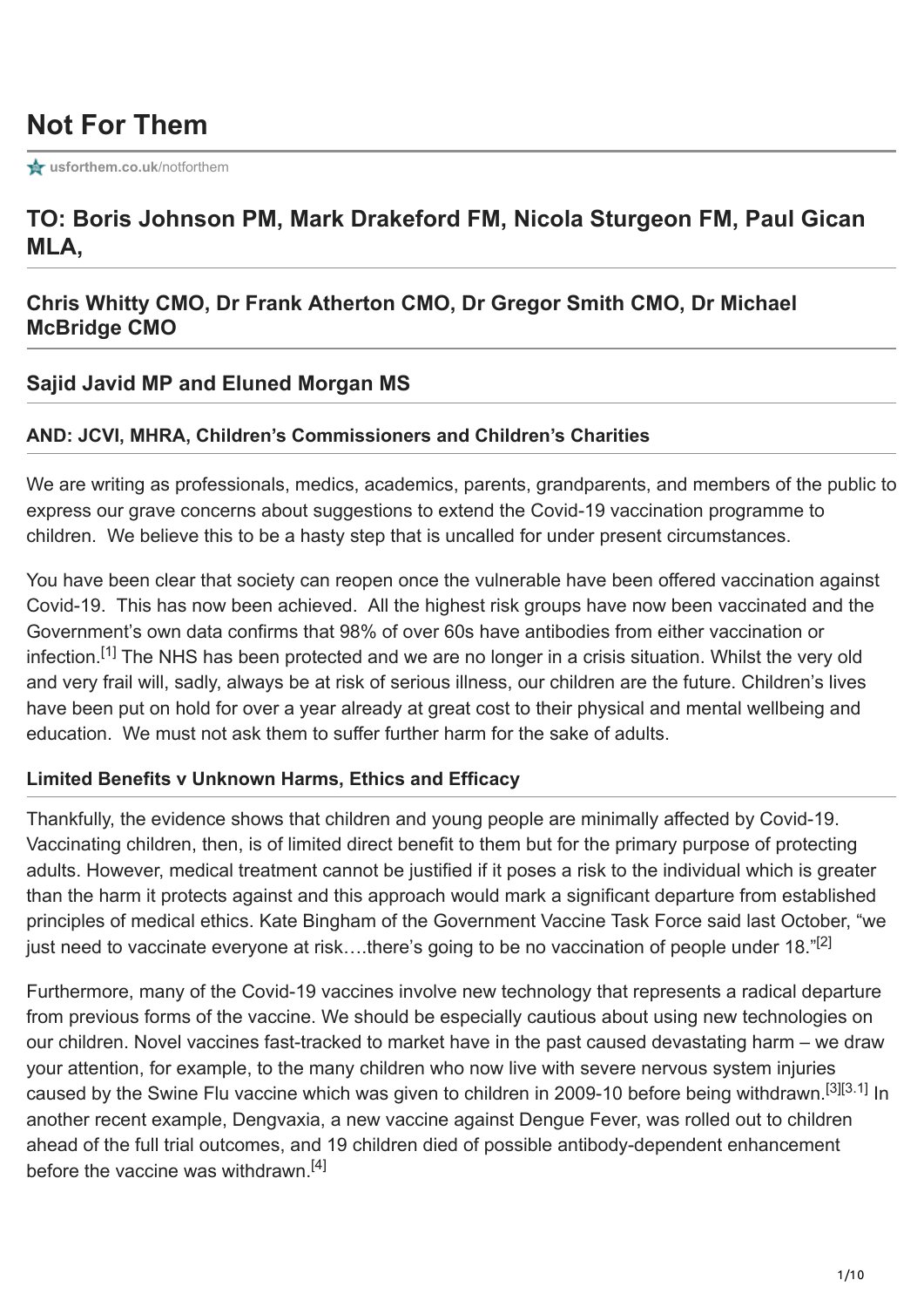We are aware that many medical doctors and researchers have warned about a variety of potential dangers to children from Covid-19 vaccines. In particular, we refer you to the Open Letter<sup>[5]</sup> written to the Medicines and Healthcare products Regulatory Agency (MHRA) as reported in the Daily Telegraph on 18 May 2021<sup>[\[6\]](https://www.telegraph.co.uk/news/2021/05/18/vaccine-roll-children-faces-backlash/)</sup>, which described the plan to vaccinate children as "irresponsible, unethical and unnecessary". We urge you to re-read that letter.

It was further reported in the press on 23rd May that some teenagers and young adults who received Covid-19vaccines have experienced heart inflammation.<sup>[7]</sup> The aforementioned letter informs you that there have now been a number of child deaths associated with covid vaccination in the U.S., despite these vaccines only being given to children within trials and a very recent rollout to 16-17 year olds. Repeating mistakes of the past with the Covid-19 vaccines would not only be devastating for the children and families affected but would risk fuelling vaccine hesitancy for other critical childhood vaccination programmes where there is a direct benefit for the child.

### **Fully Informed Consent**

Fully informed consent is the bedrock of medical ethics and should underpin all vaccination programmes, but by contrast, a general assumption towards vaccinating young people against Covid-19 is already being created. Examples include the statement by Professor John Edmunds, a member of the Scientific Advisory Group for Emergencies, that *"there will continue to be a major disruption in schools until we* have vaccinated our children<sup>,</sup><sup>[\[8\]](https://www.independent.co.uk/news/uk/politics/covid-vaccine-children-schools-open-b1805239.html)</sup>. Similarly, Mark Drakeford, First Minister of Wales, said "we might, by the *autumn, be able to have young people returning to schools with a vaccine available to them and as a result, some of the measures we currently have in schools, such as children wearing masks, might be* able to be eased<sup>"[\[9\]](https://www.walesonline.co.uk/news/wales-news/full-mark-drakeford-interview-indian-20595866)</sup>. Factually misleading and emotionally manipulative teaching material has been circulatedto some schools,<sup>[10]</sup> and statements encouraging the use of peer pressure have been made by school leaders.<sup>[\[11\]](https://www.telegraph.co.uk/news/2021/05/02/schools-back-mass-vaccinations-children-headteachers-say-peer/)</sup>

## **Societal Segregation**

The vaccination of children raises broader questions which go to the very heart of the society we wish for ourselves and our children. Would vaccinated children be treated differently to unvaccinated children – for example in access to facilities within schools, or indeed in relation to schooling itself as the statements above of Professor Edmunds and Mark Drakeford imply? The broader implications are disturbing.

#### **International Equity**

To deploy a significant stock of vaccines on a very low risk group in the UK when many parts of the developing world are struggling to vaccinate even high risk groups is morally fragile. It has been heavily critici[s](https://blogs.bmj.com/bmj/2021/05/07/covid-vaccines-for-children-should-not-get-emergency-use-authorization/?utm_source=twitter&utm_medium=social&utm_term=hootsuite&utm_content=sme&utm_campaign=usage)edby experts<sup>[12][12b]</sup> and has been labelled a "moral catastrophe" by World Health Organization's Executive Director Tedros Adhanom Ghebreyesus.<sup>[\[13\]](https://www.politico.eu/article/who-chief-vaccination-of-kids-a-moral-catastrophe-as-health-workers-await-jabs/)</sup> However, even after vulnerable adults worldwide have been offered the vaccine, it still would be inappropriate to vaccinate healthy children.

We are profoundly concerned that you are considering taking the UK down this road. As a society, we have striven over this last year to protect the vulnerable, but vulnerability comes in many forms and absolutely now includes children. We simply must not put children in unnecessary danger, nor in the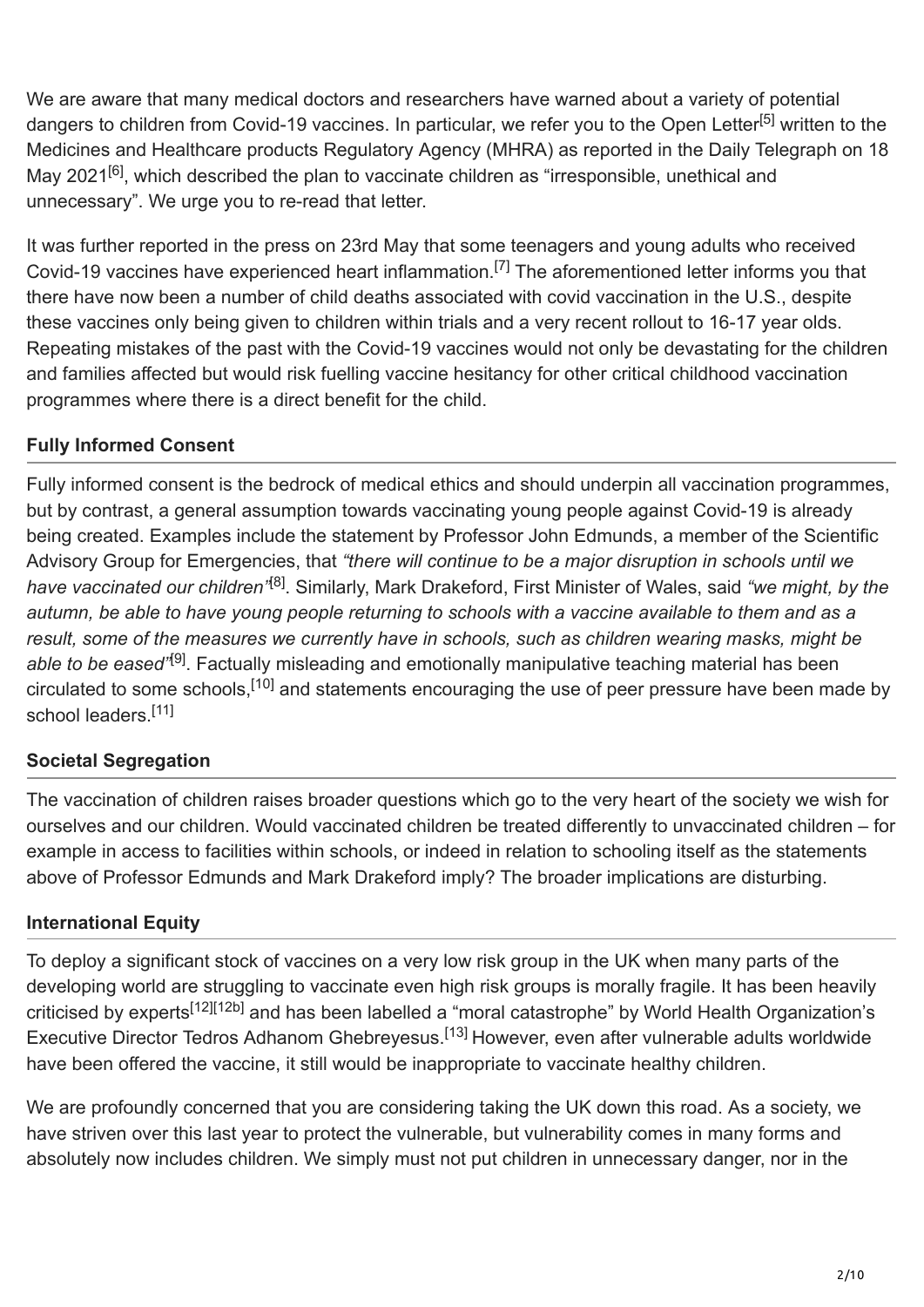situations described above. There is no need to rush to vaccinate children for Covid-19, and there may never be any need to do so. Individual children at very high risk can already receive vaccination on compassionate grounds. [\[14\]](https://www.gov.uk/government/publications/priority-groups-for-coronavirus-covid-19-vaccination-advice-from-the-jcvi-30-december-2020/joint-committee-on-vaccination-and-immunisation-advice-on-priority-groups-for-covid-19-vaccination-30-december-2020)

No Covid-19 vaccines should be approved or licensed for use in children until the current clinical trials are complete, all adult safety data is fully published and reviewed, and potentially serious long-term side effects have been conclusively ruled out. There must be an open scientific debate, including ordinary ethical standards with a routine assessment of potential conflicts of interest, as well as due process and Parliamentary scrutiny. Informed questions and criticisms should not only be welcomed but encouraged in order to prevent tragedies from occurring.

### **In conclusion, we join together in urging you to call a halt to the roll out of the Covid-19 vaccination programme to children.**

This is a decision of generational significance. We do not believe you will ever regret a decision to be cautious when it comes to the health and welfare of the twelve million children of this nation.

## **Selected Signatories ( a small selection)**

#### **Academics and Scientists**

| Professor Anthony Fryer                     | Professor of Clinical Biochemistry, Keele University              |
|---------------------------------------------|-------------------------------------------------------------------|
| <b>Professor Antony Brookes</b>             | Professor of Genetics and Data Science, Leicester University      |
| <b>Professor David Paton</b>                | Professor of Industrial Economics, Nottingham University          |
| <b>Professor Matthew Ratcliffe</b>          | Professor of Philosophy (Mental Health), University of York       |
| <b>Professor Richard Ennos</b><br>Edinburgh | Honorary Professional Fellow, Biological Sciences, University of  |
| <b>Professor Robert Endres</b>              | Professor, Biological Physics., Imperial College, London          |
| <b>Professor Robert Sauer</b>               | Chair of Economics, Royal Holloway, University of London          |
| Dr Lee Jones                                | University Lecturer, Queen Mary, University of London             |
| Dr Tanya Klymenko                           | Lecturer in Biochemistry, Sheffield Hallam University             |
| Dr David Critchley PhD                      | Emeritus Professor, Dept of Biochemistry, University of Leicester |
| Dr Branko Latinkic                          | Lecturer – molecular biologist – University of Cardiff            |
| Professor Bill Durodie                      | Chair of Risk and Security at University of Bath                  |
| <b>Professor Peter Allen</b>                | Lecturer, LSE                                                     |
| Professor Keith Willison                    | <b>Chemical Biologist</b>                                         |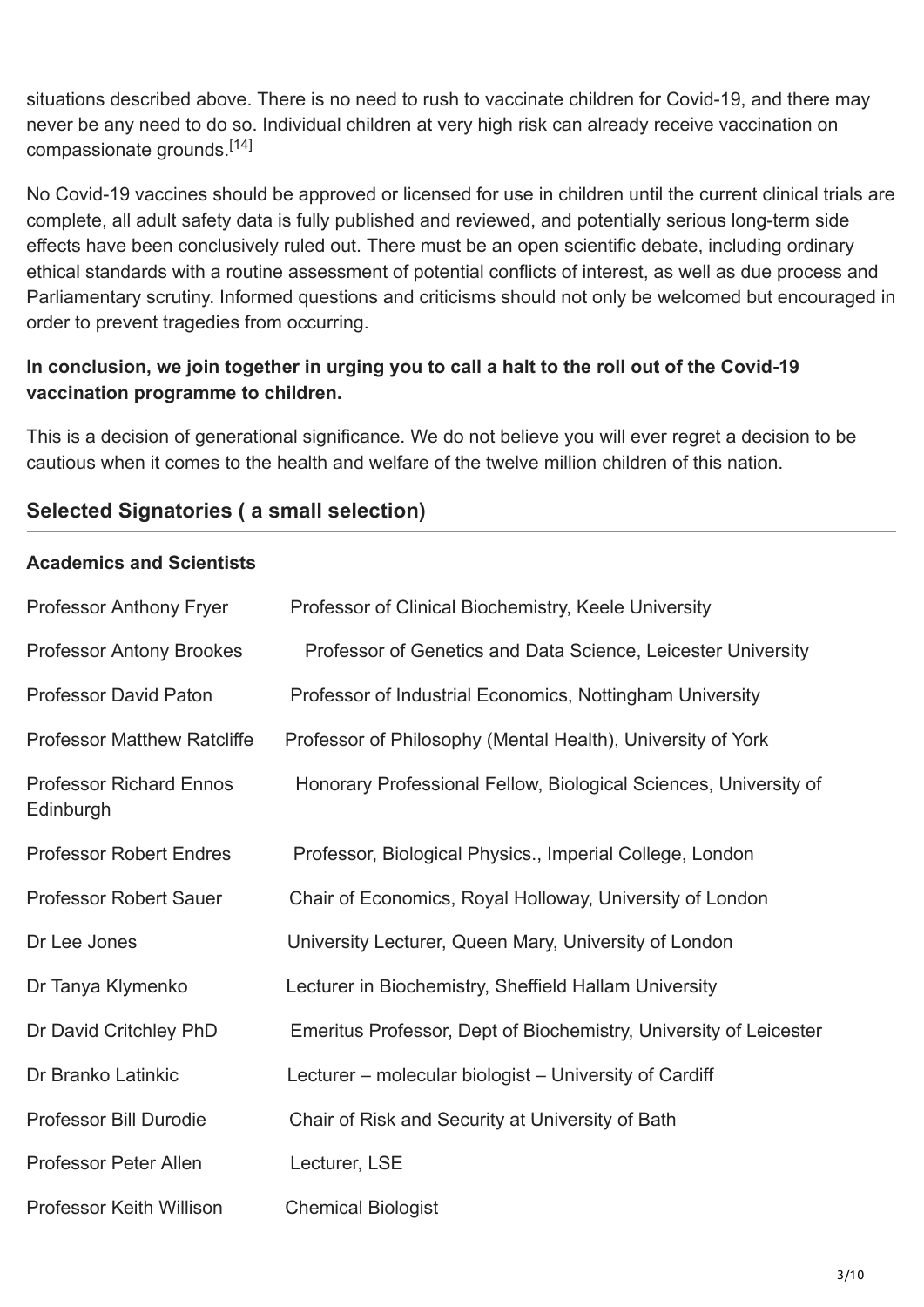| Prof Georgina Ellison-Hughes | Professor, King's College London                                 |
|------------------------------|------------------------------------------------------------------|
| Dr Markus Wolf               | Senior Lecturer, School of Computing, University of Greenwich    |
| Dr Peter Hewitson            | Senior Lecturer, Dept of Chemical engineering, Brunel University |
| Dr Oliver Robinson           | Associate Professor of Psychology, University of Greenwich       |
| Jemma Dale                   | <b>Biomedical Scientist</b>                                      |
| <b>Suzanne Tomkinson</b>     | <b>Biomedical Scientist</b>                                      |
| Jamie Jenkins                | Statistician, Former head of health analysis of the ONS          |
| <b>Medical Professionals</b> |                                                                  |
| Professor John A Fairclough  | Professor Emeritus Orthopaedic Surgeon                           |
| Dr Catherine Heaton          | <b>GP</b>                                                        |
| Dr Emma Brierly              | <b>GP</b>                                                        |
| <b>Dr Fiona Underhill</b>    | <b>GP</b>                                                        |
| Dr Gabriella Fetherston      | <b>GP</b>                                                        |
| Dr Helen McArdle             | <b>GP</b>                                                        |
| Dr Helen Westwood            | <b>GP</b>                                                        |
| Dr Jillian Wilson            | <b>GP</b>                                                        |
| Dr Jonathan Eastwood         | <b>GP</b>                                                        |
| Dr K Singh, MRCGP            | <b>GP</b>                                                        |
| Dr Kim Wilbraham             | <b>GP</b>                                                        |
| Dr Lisa Clewing              | <b>GP</b>                                                        |
| <b>Dr Rachel Bristow</b>     | <b>GP</b>                                                        |
| Dr Renée Hoenderkamp         | <b>GP</b>                                                        |
| Dr Rick Freeman              | <b>GP</b>                                                        |
| Dr Ross Worthington          | <b>GP</b>                                                        |
| Dr Anne Renfrew              | GP (Retired)                                                     |
| Dr Claudia Wilkinson         | GP (Retired)                                                     |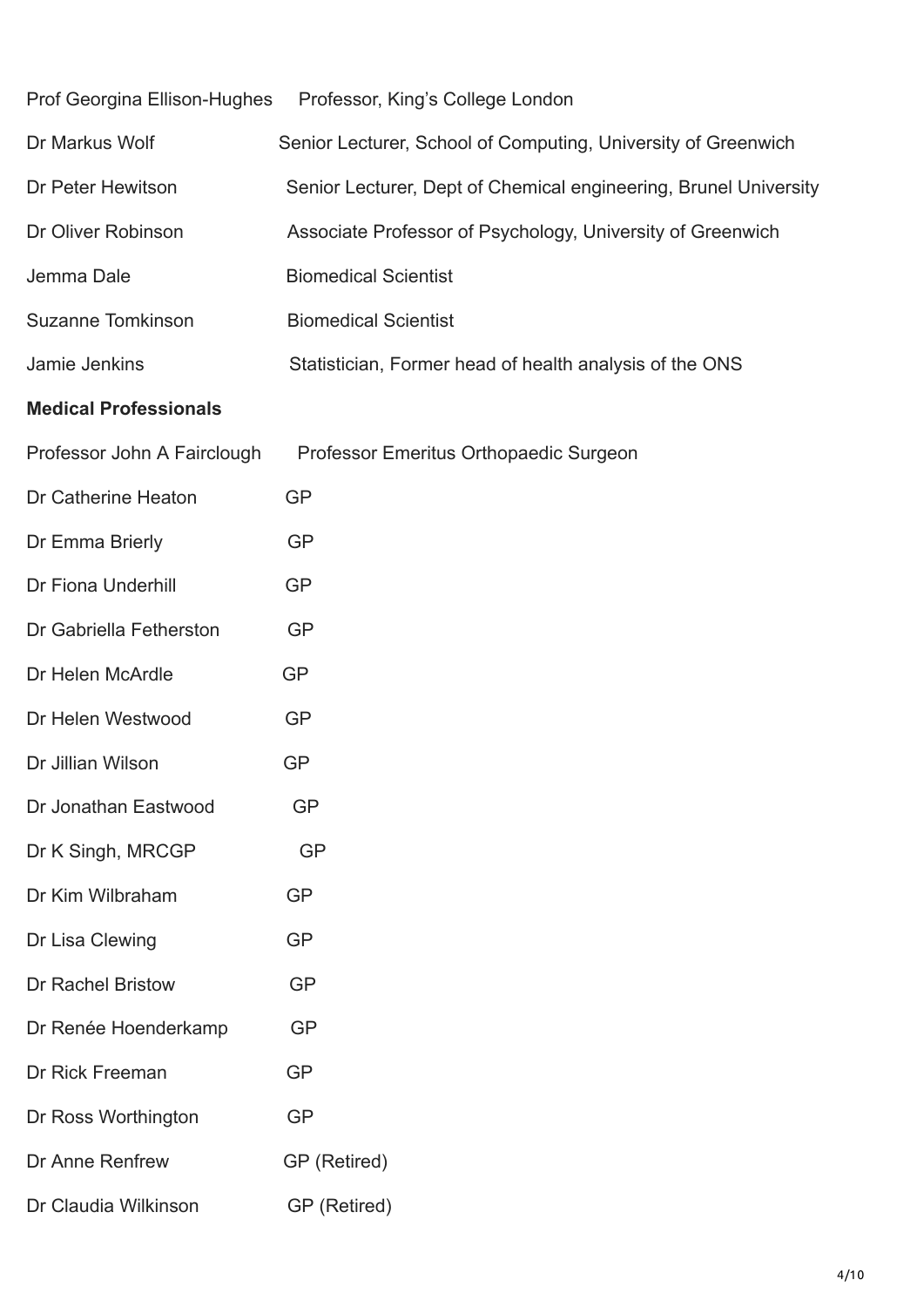| Dr Elizabeth Burton         | GP (Retired)                                 |
|-----------------------------|----------------------------------------------|
| Dr Hugh Charles Pollard     | GP (Retired)                                 |
| Dr Katrina Young            | GP (Retired)                                 |
| Dr Leo Barragry             | GP (Retired)                                 |
| Dr Sandra Price             | GP (Retired)                                 |
| Dr. Mary Dainton            | GP (Retired)                                 |
| Dr Rosamond A K Jones       | Consultant Paediatrician (retired)           |
| Dr C. Geoffrey Maidment     | <b>Consultant Physician (retired)</b>        |
| Dr Christopher Paul Chilton | <b>Consultant Urologist Emeritus</b>         |
| Dr Julie Maxwell            | <b>Community Paediatrician</b>               |
| Dr S Allam                  | <b>Consultant Anaesthetist</b>               |
| Dr T. James Royle           | Consultant general surgeon                   |
| Michael Anthony Church      | Consultant Neuropsychologist (retired)       |
| Dr Nichola Ling             | Consultant obstetrician                      |
| Dr David Conkey             | <b>Consultant Oncologist</b>                 |
| Dr Karen Horridge           | <b>Consultant Paediatrician</b>              |
| Dr John Roche               | <b>Consultant Psychiatrist</b>               |
| Dr David Bramble MD         | <b>Consultant Psychiatrist and Physician</b> |
| Dr Anthony Hinton FRCS      | <b>Consultant Surgeon</b>                    |
| Dr Lasantha Wijesinghe      | Consultant surgeon                           |
| Dr Christian Duncan         | <b>Craniofacial Surgeon</b>                  |
| Dr Tess Lawrie              | Director, Evidence-Based Medicine            |
| Dr Bryony Henderson         | Doctor                                       |
| Dr Chi Eziefula             | Doctor                                       |
| Dr Anne Mc Closkey          | Doctor                                       |
| Dr Helen Hawkins            | Doctor                                       |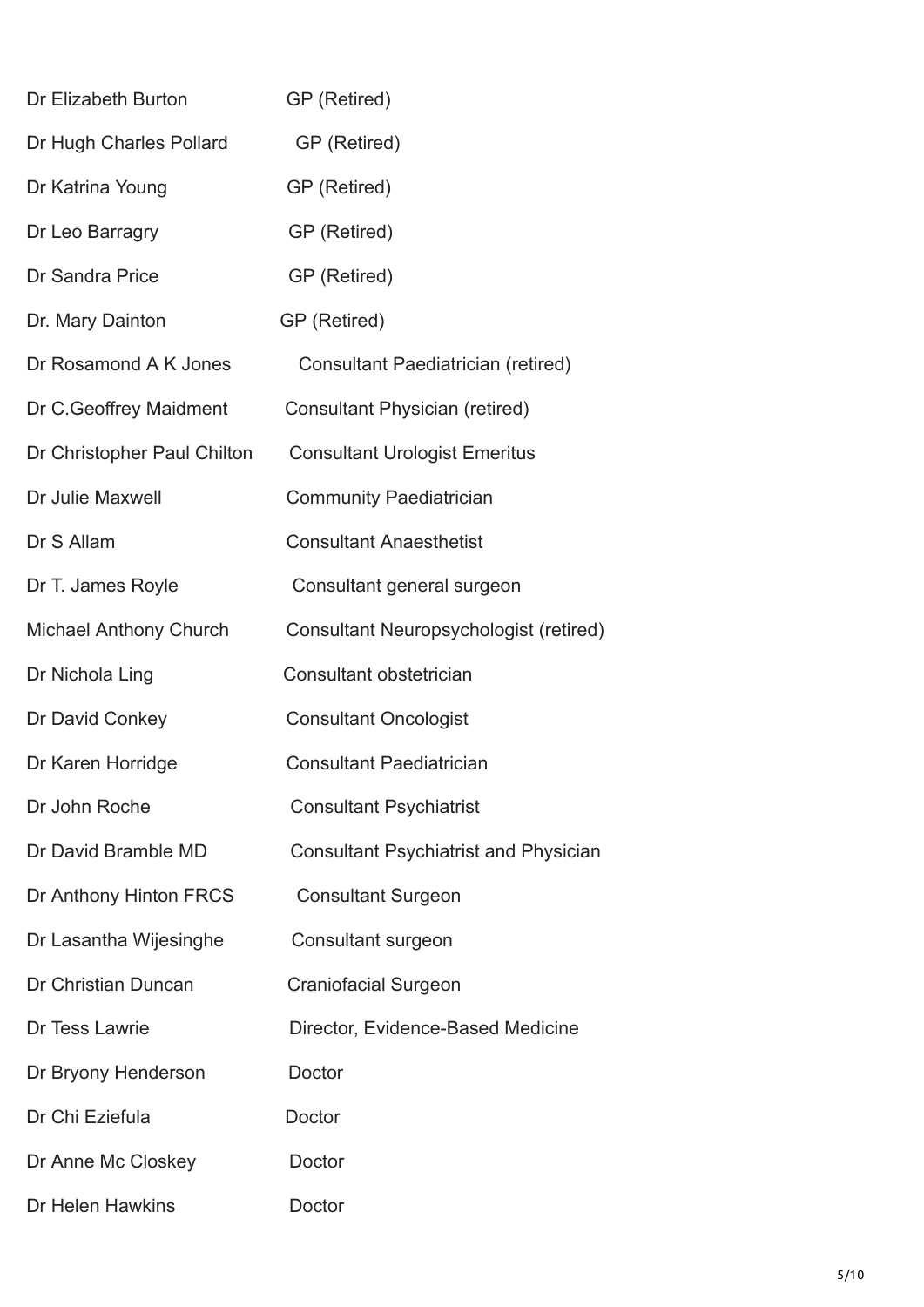| Dr Helen Macklin                            | Doctor                                 |
|---------------------------------------------|----------------------------------------|
| Dr Ian Wilson                               | Doctor                                 |
| <b>Dr Natalie Caves</b>                     | Doctor                                 |
| Dr Rob Duncan                               | Doctor                                 |
| Dr Sarah Yardley                            | Doctor                                 |
| Dr Tudno Watkins                            | Doctor (retired)                       |
| Dr Marco Chiesa                             | Doctor of Medicine                     |
| Dr Alistair Holdcroft                       | <b>Medical Doctor</b>                  |
| Dr Gerard Hall                              | <b>Medical Doctor</b>                  |
| Dr Vivienne Hornby                          | <b>Medical Doctor</b>                  |
| Morgan Kleczkowska                          | Former Immunologist                    |
| Dr David Green                              | <b>Intensive Care Consultant</b>       |
| Dr Elizabeth Evans                          | <b>Retired Doctor</b>                  |
| Dr Margaret Ann Tottle-Smith Retired doctor |                                        |
| <b>Graham Crawley</b>                       | <b>Retired NHS Consultant</b>          |
| Dr John Mason                               | Doctor                                 |
| Jessica Righart                             | <b>Biomedical Scientist</b>            |
| Dr Paul Hughes                              | <b>Retired dentist</b>                 |
| Dr Charlotte Courtenay-Stamp                | <b>Dental Surgeon</b>                  |
| Dr Robert Durling                           | Dental Surgeon                         |
| Dr Susan Hunter                             | Dental Surgeon                         |
| Dr David Gill                               | <b>Dentist</b>                         |
| Dr Matthew Jackson                          | Dentist                                |
| Dr Sylvia Krafft                            | <b>Dentist</b>                         |
| Dr Mark Atkinson                            | <b>Retired Medicinal Chemist</b>       |
| Dr Susie Coughlan                           | Veterinary surgeon with PhD Immunology |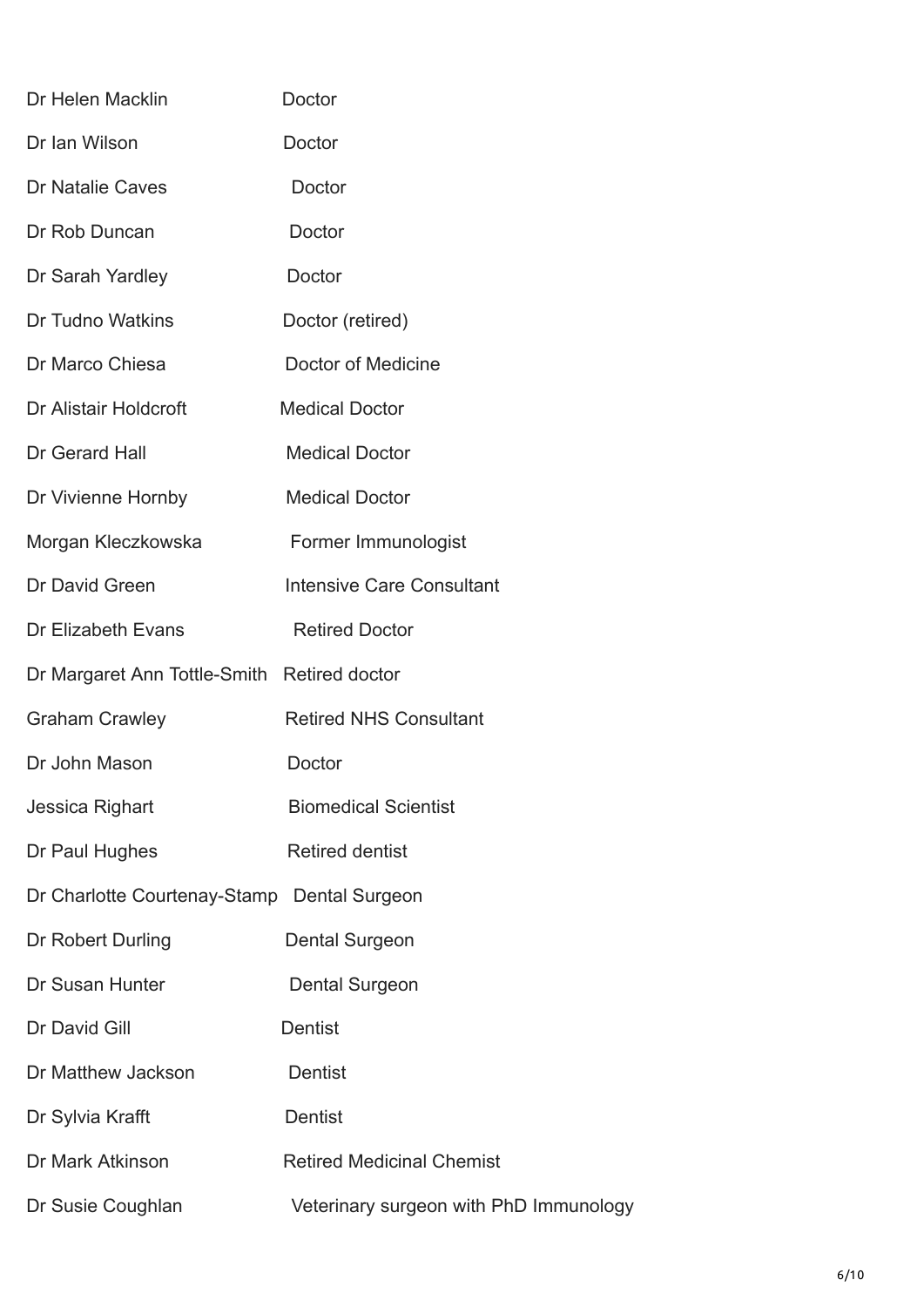| Dr Ruth Elliott        | Veterinary Surgeon                       |  |
|------------------------|------------------------------------------|--|
| Dr Samantha Coe        | <b>Veterinary Surgeon</b>                |  |
| Dr Katharine Wiltshire | <b>Veterinary Surgeon</b>                |  |
| Dr Jennifer Aspey      | <b>Veterinary Surgeon</b>                |  |
| Dr Rachel Mahoney      | <b>Clinical Psychologist</b>             |  |
| Andrea Halewood        | Psychologist, Psychotherapist            |  |
| <b>Joanne Rees</b>     | Radiographer                             |  |
| <b>Julie Deamer</b>    | Radiographer                             |  |
| Julia Dobson           | Radiographer                             |  |
| Kirsten Fletcher       | Radiographer                             |  |
| Dr Gary Sidley         | <b>Retired Clinical Psychologist</b>     |  |
| <b>Alton Ainley</b>    | <b>Chartered Psychologist</b>            |  |
| Darchana Patel         | <b>Child and Adolescent Psychiatrist</b> |  |
| Sita Castillo          | <b>Child Psychologist</b>                |  |
| James Tapper           | <b>Clinical Neuropsychologist</b>        |  |
| Dr Zenobia Storah      | <b>Clinical Psychologist</b>             |  |
| Naomi Simcock          | <b>Clinical Psychologist</b>             |  |
| Stefania Pethica       | <b>Clinical Psychologist</b>             |  |
| Dr Faye Bellanca       | <b>Clinical Psychologist</b>             |  |
| Dr Harrie Bunker-Smith | <b>Clinical Psychologist</b>             |  |
| Livia Pontes           | <b>Clinical Psychologist</b>             |  |
| Sasha Lillie Lyons     | <b>Clinical Psychologist</b>             |  |
| Camellia Kojouri       | <b>Educational Psychologist</b>          |  |
| <b>Coral Leather</b>   | <b>Midwife</b>                           |  |
| Dawn Brackenridge      | Midwife                                  |  |
| Jennifer Sparkes       | Midwife                                  |  |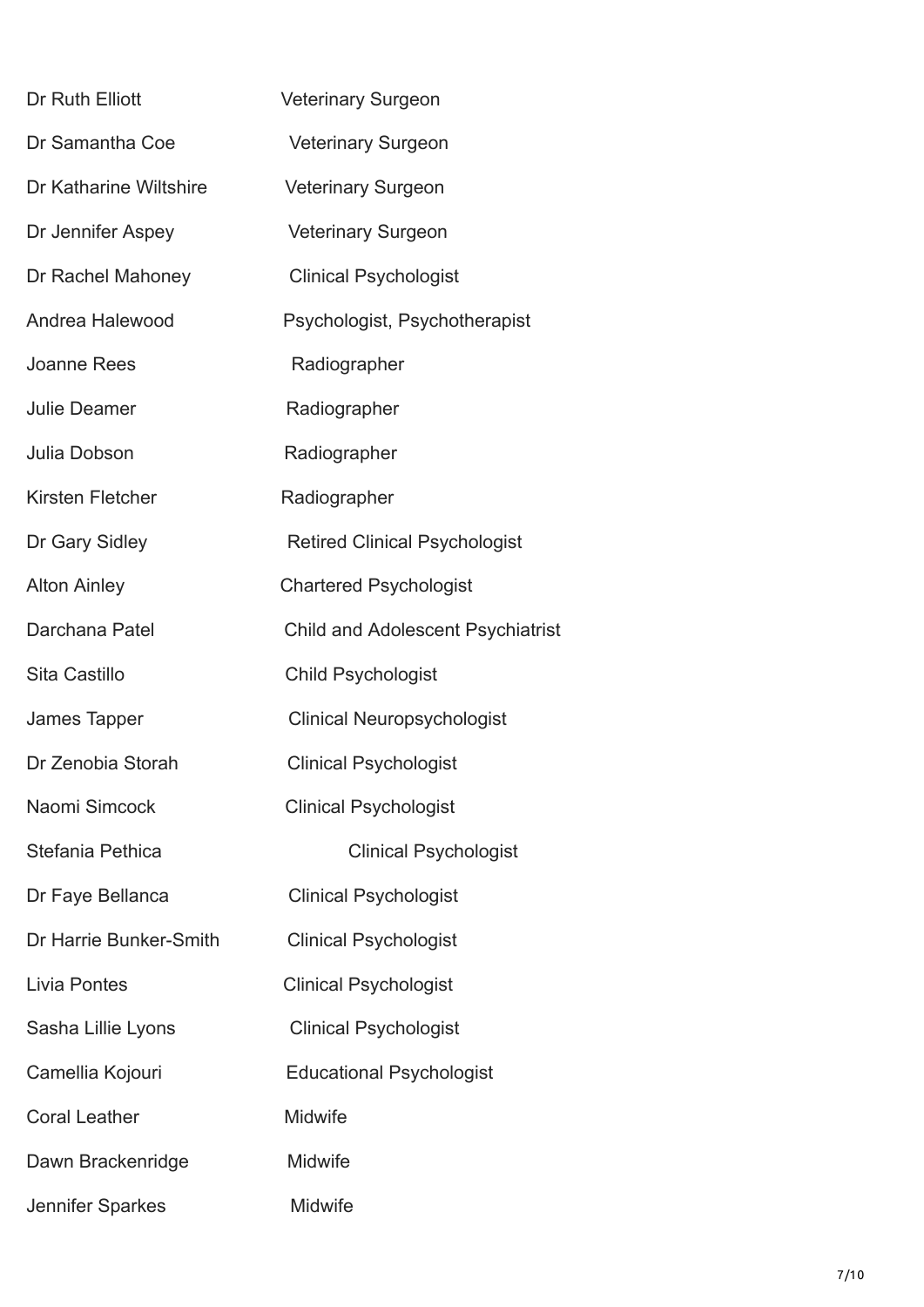| Nikki Crawley                                               | Midwife                                           |  |
|-------------------------------------------------------------|---------------------------------------------------|--|
| <b>Ruth Barnes</b>                                          | Midwife                                           |  |
| Sarah McDonald                                              | Midwife                                           |  |
| <b>Angharad Snow</b>                                        | Midwife                                           |  |
| <b>Becky Turner</b>                                         | Midwife                                           |  |
| <b>Helen Gent</b>                                           | Midwife                                           |  |
| <b>Helena Edwards</b>                                       | Midwife                                           |  |
| <b>Janet Delamare</b>                                       | <b>Paediatric Nurse</b>                           |  |
| <b>Elspeth Hill</b>                                         | <b>Paediatric Nurse</b>                           |  |
| <b>Anna Phillips</b>                                        | <b>Paediatric Nurse</b>                           |  |
| <b>Sharyl James</b>                                         | <b>Respiratory Nurse Specialist</b>               |  |
| <b>Carolyn Driver</b>                                       | <b>Retired Immunisation Specialist Nurse</b>      |  |
| Kim Bull                                                    | Paramedic                                         |  |
| <b>Damien Cominos</b>                                       | Paramedic                                         |  |
| Amy Walker                                                  | Paramedic                                         |  |
| <b>Charles Spedding</b>                                     | Pharmacist                                        |  |
| <b>Richard Clarey</b>                                       | Pharmacist                                        |  |
| Tonya Hountingwolf Billington Pharmacist                    |                                                   |  |
| <b>Claire Griffiths</b>                                     | Pharmacist                                        |  |
| <b>Rachel Airley</b>                                        | Pharmacist                                        |  |
| <b>Shirley Dann</b>                                         | <b>Pharmacist, Consultant in Drug Development</b> |  |
| Natasha Patel                                               | Pharmacologist                                    |  |
| <b>Katherine Price</b>                                      | Neurological Psychotherapist                      |  |
| <b>Education and Children's Services Professionals</b>      |                                                   |  |
| (over 700 signatures including teachers and social workers) |                                                   |  |

## Mike Fairclough Headteacher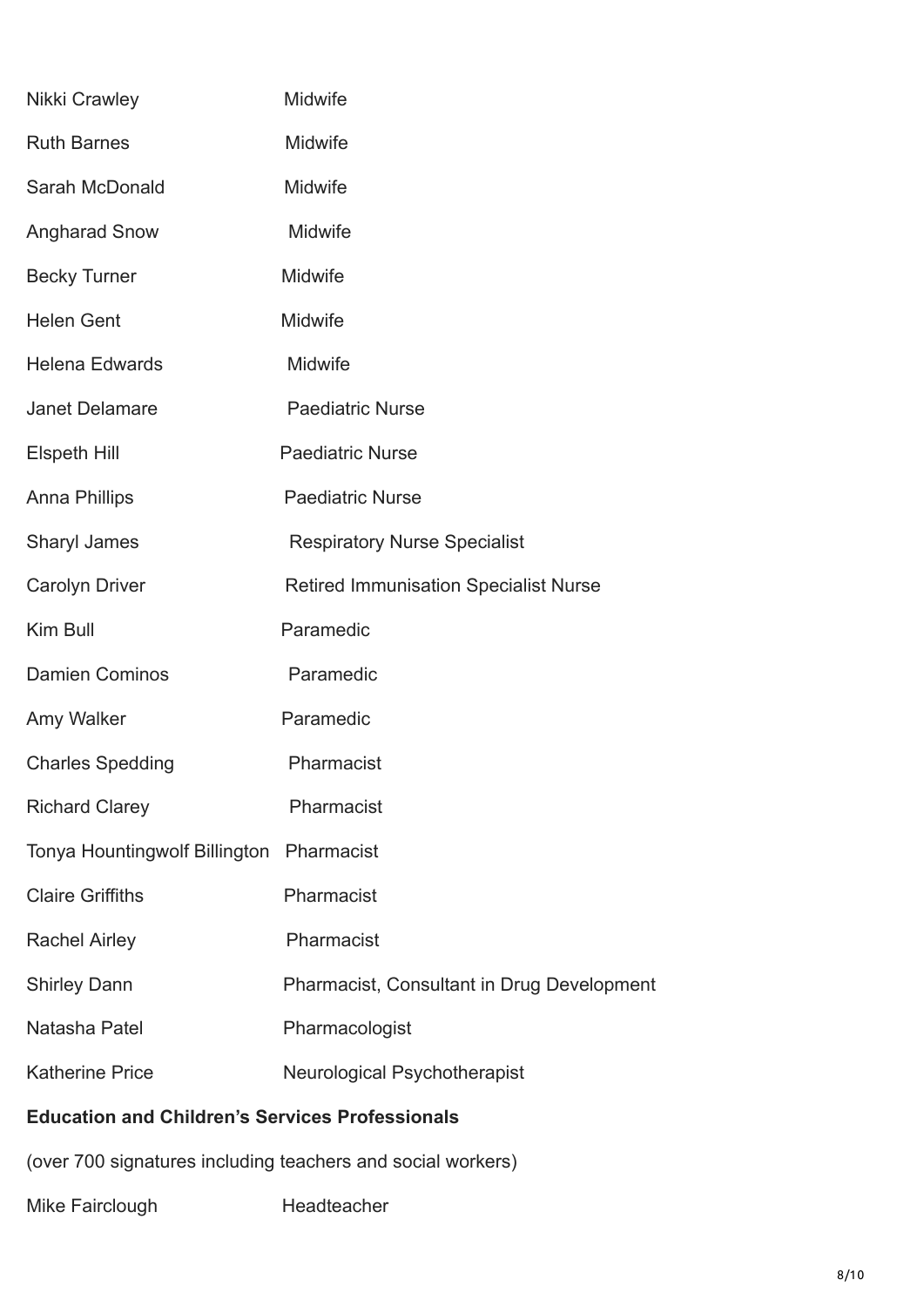| <b>Barry Read</b>          | Headteacher                                             |
|----------------------------|---------------------------------------------------------|
| <b>Clive Price</b>         | Retired Primary School Headteacher and OFSTED inspector |
| <b>Public Figures</b>      |                                                         |
| Baron Moonie (Lewis)       | Retired consultant in public health, and politician     |
| <b>Baroness Morrissey</b>  | Financier, Peer                                         |
| Eric Clapton               | Musician                                                |
| <b>Yolanda Charles MBE</b> | <b>Musician</b>                                         |
| <b>Sue Cook</b>            | <b>Writer Broadcaster</b>                               |
| Pat Cash                   | Tennis Coach/ Commentator                               |
| <b>Bev Turner</b>          | Journalist                                              |
| <b>Matthew Le Tissier</b>  | Football commentator                                    |
| <b>Hugh Osmond</b>         | <b>Director</b>                                         |
| lan Seale                  | Actor                                                   |
| Julia Hartley-Brewer       | Journalist                                              |
| Laura Dodsworth            | Writer                                                  |
| <b>Tonia Buxton</b>        | <b>TV Presenter &amp; Author</b>                        |
| Kathy Gyngell              | Editor, The Conservative Woman                          |
| David Kurten               | <b>Heritage Party Leader</b>                            |
| Laurence Fox               | The Reclaim Party Leader                                |
| Emma Kenny                 | <b>Registered Psychological Therapist</b>               |
| Deena Payne                | Actor                                                   |
| <b>Adam Brooks</b>         | Proprietor                                              |
| <b>Mark Colbourne MBE</b>  | Olympian                                                |
| <b>Richard Tice</b>        | <b>Director</b>                                         |
| <b>Bob Moran</b>           | Journalist                                              |
| <b>Isabel Oakeshott</b>    | Journalist                                              |